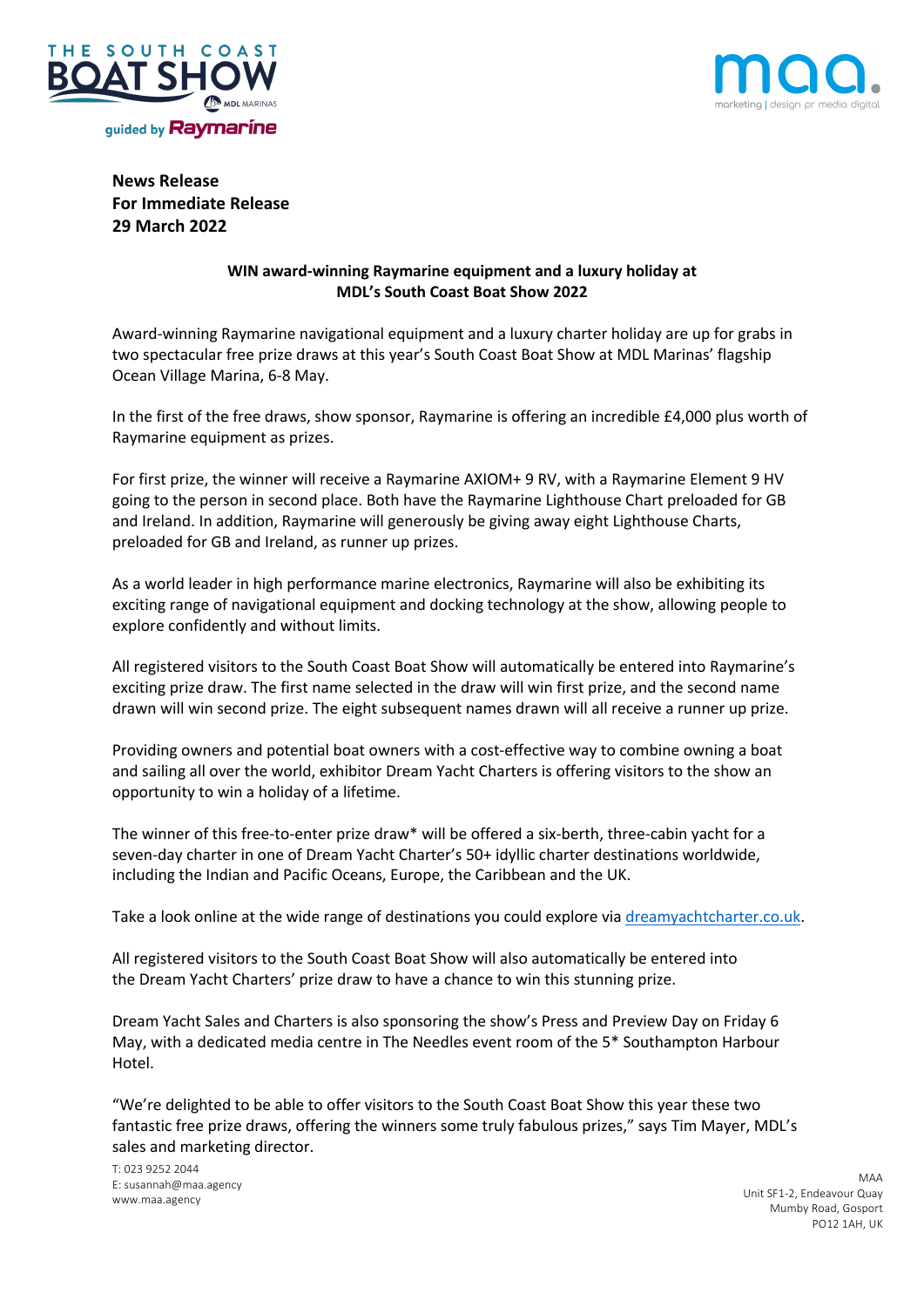



"The show itself is on course to be a winner too, with over 30 global power and sail brands, showcasing over 70 boats on the water. It's the perfect show for anyone looking to purchase a brand-new boat now, or in the very near future.

"There's plenty to see on the shore too, with many marine businesses taking space to showcase an extensive range of ancillary services such as associated gear, finance and insurance."

Refreshments and tasty treats will also be available throughout the show from seasonal kitchen Earth to Oven, and Southampton's own Mettricks coffee. For those looking for something a little stronger, HMS Spirits Company will be displaying its extensive range of nautically themed spirits.

Visitor attendance at the show is free, and tickets can be booked on the South Coast Boat Show page at https://www.mdlmarinas.co.uk/scbs. All registered visitors will automatically be entered into each of the free prize draws. Appointments to view specific boats on display can be made directly with the yacht broker.

To find out more about the South Coast Boat Show visit https://www.mdlmarinas.co.uk/scbs

\*T&Cs apply.

### **Ends**

# **Notes for editors:**

### **MDL Marinas Group Ltd**

- MDL Marinas Group is the UK's leading marina and water-based leisure provider and one of Europe's largest marina groups, offering members over 120 destinations to cruise to in the UK, France and Spain. Currently MDL Marinas manages 18 UK marinas and one in Spain.
- MDL Holidays is part of the MDL Marinas Group, offering waterside holidays in luxury lodge and holiday park accommodation.
- New to the MDL Marinas Group, MDL Fitness is a range of green gyms where the fitness equipment converts human kinetic energy into electricity.
- MDL Marinas Group is proud to be landlords to over 500 marine businesses, with over 260 staff delivering the unique MDL experience to all berth holders, visitors and commercial partners.
- The company also advises on worldwide marina developments.
- For more information visit www.mdlmarinas.co.uk

### **MAA**

- MAA provides simple, no-nonsense solutions to companies' advertising, PR, media buying and marketing communications needs.
- From brand development to website design, digital marketing to PR, MAA offers a straightforward, knowledgeable and service-orientated approach.
- MAA is able to offer unrivalled value to help clients reach their target markets.
- For more information visit www.maa.agency

For media enquiries, more information, product tests, or hi-res images:

T: 023 9252 2044 E: susannah@maa.agency www.maa.agency